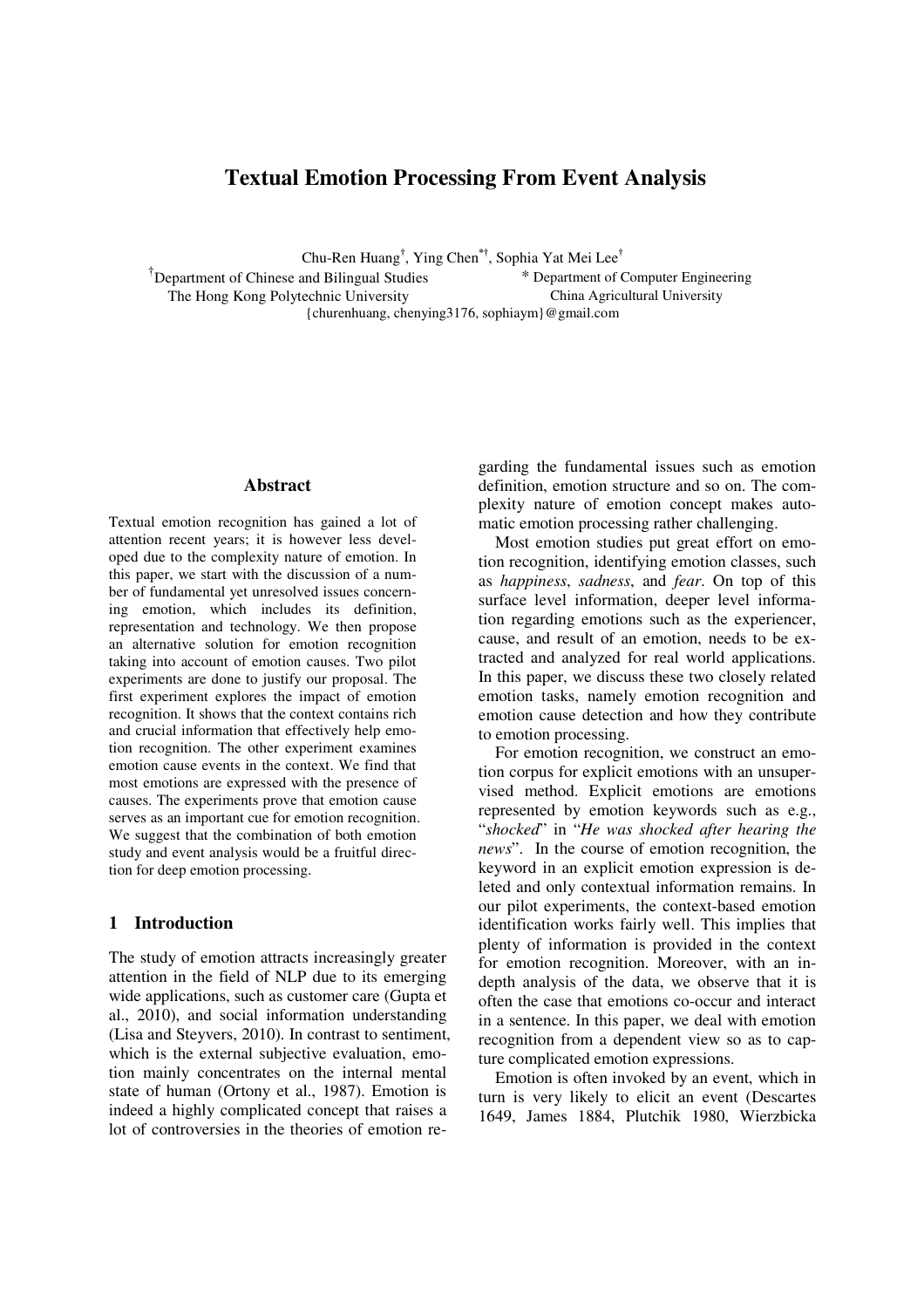1999). Despite the fact that most researches recognize the important role of events in emotion theories, little work, if not none, attempts to make explicit link between events and emotion. In this paper, we examine emotion constructions based on contextual information which often contains considerable relevant eventive information. In particular, the correlations between emotion and cause events will be explored based on empirical data. Emotion causes refer to explicitly expressed propositions that evoke the corresponding emotions.

To enhance emotion recognition, we examine emotion causes occurring in the context of an emotion. First, we manually annotate causes for emotions in our explicit emotion corpus. Since an emotion cause can be a complicated event, we model emotion cause detection as a multi-label problem to detect a cross-clause emotion cause. Furthermore, an in-depth linguistic analysis is done to capture the different constructions in expressing emotion causes.

The paper is organized as follows. Section 2 discusses some related work regarding emotion recognition and emotion cause detection. In Section 3, we present our context-based emotion corpus and provide some data analysis. Section 4 describes our emotion recognition system, and discusses the experiments and results. In Section 5, we examine our emotion cause detection system, and discuss the performances. Finally, Section 6 concludes our main findings for emotion processing from the event perspective.

## **2 Related Work**

Most current emotion studies focus on the task of emotion recognition, especially in affective lexicon construction. In comparison with emotion recognition, emotion cause detection is a rather new research area, which account for emotions based on the correlations between emotions and cause events. This section discusses the related research on emotion recognition and emotion cause detection.

#### **2.1 Emotion Recognition**

Although emotion recognition has been intensively studied, some issues concerning emotion remain unresolved, such as emotion definition, emotion representation, and emotion classification technologies.

For the emotion definition, emotion has been well-known for its abstract and uncertain definition which hinders emotion processing as a whole. Ortony et al., (1987) conducted an empirical study for a structure of affective lexicon based on the ~500 words used in previous emotion studies. However, most of the emotion corpora in NLP try to avoid the emotion definition problem. Instead, they choose to rely on the intuition of annotators (Ren's Blog Emotion Corpus, RBEC, Quan and Ren, 2009) or authors (Mishne's blog emotion corpus, Mishne, 2005). Therefore, one of the crucial drawbacks of emotion corpora is the problem of poor quality. In this paper, we explore emotion annotation from a different perspective. We concentrate on explicit emotions, and utilize their contextual information for emotion recognition.

In terms of emotion representation, textual emotion corpora are basically annotated using either the enumerative representation or the compositional representation (Chen et al., 2009). The enumerative representation assigns an emotion a unique label, such as *pride* and *jealousy*. The compositional representation represents an emotion through a vector with a small set of fixed basic emotions with associated strength. For instance, *pride* is decomposed into "*happiness* + *fear*" according to Turner (2000).

With regard to emotion recognition technologies, there are two kinds of classification models. One is based on an independent view (Mishne, 2005; Mihalcea and Liu, 2006; Aman and Szpakowicz, 2007; Tokuhisa et al., 2008; Strapparava and Mihalcea, 2008), and the other is a dependent view (Abbasi et al, 2008; Keshtkar and Inkpen, 2009). The independent view treats emotions separately, and often chooses a single-label classification approach to identify emotions. In contrast, the dependent view takes into account complicated emotion expressions, such as emotion interaction and emotion co-occurrences, and thus requires more complicated models. Abbasi et al. (2008) adopt an ensemble classifier to detect the cooccurrences of different emotions; Keshtkar and Inkpen (2009) use iteratively single-label classifiers in the top-down order of a given emotion hierarchy. In this paper, we examine emotion recognition as a multi-label problem and investigate several multi-label classification approaches.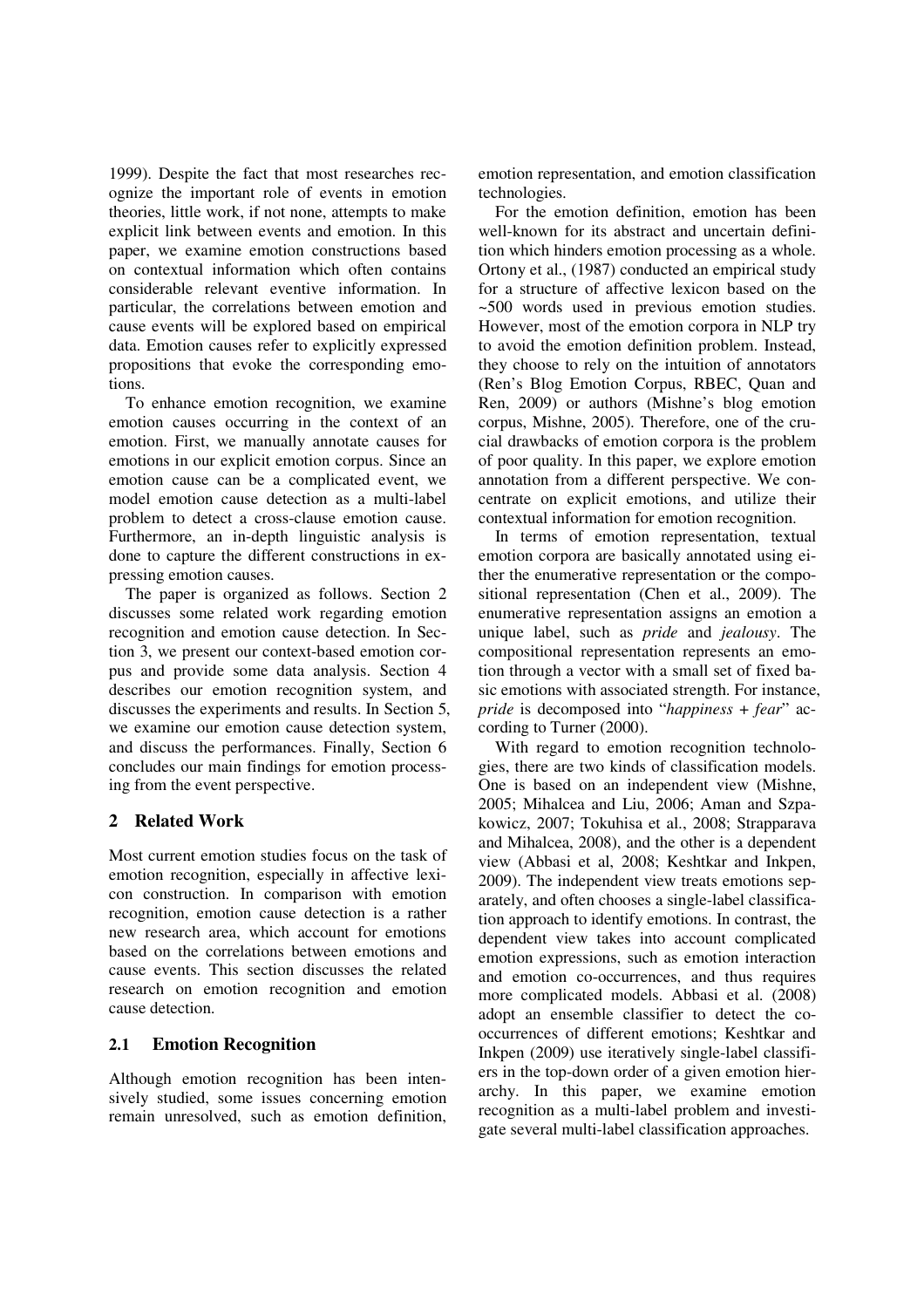#### **2.2 Emotion Cause Detection**

Although most emotion theories recognize the important role of causes in emotion analysis (Descartes, 1649; James, 1884; Plutchik, 1962; Wierzbicka 1996), yet very few studies in NLP explore the event composition and causal relation of emotions. As a pilot study, the current study proposes an emotion cause detection system.

Emotion cause detection can be considered as a kind of causal relation detection between two events. In other words, emotion is envisioned as an event type which triggers another event, i.e. cause event. We attempt to examine emotion cause relations for open domains. However, not much work (Marcu and Echihabi, 2002; Girju, 2003; Chang and Choi, 2006) has been done on this kind of general causal relation for open domains.

Most existing causal relation detection systems contain two steps: 1) cause candidate identification; 2) causal relation detection. However, Step 1) is often oversimplified in real systems. For example, the cause-effect pairs are limited to two noun phrases (Chang and Choi, 2005; Girju, 2003), or two clauses connected with selected conjunction words (Marcu and Echihabi, 2002). Moreover, the task of Step 2) often is considered as a binary classification problem, i.e. "causal" vs. "noncausal".

With regard to feature extraction, there are two kinds of information extracted to identify the causal relation in Step 2). One is constructions expressing a cause-effect relation (Chang and Choi, 2005; Girju, 2003), and the other is semantic information in a text (Marcu and Echihabi, 2002; Persing and Ng, 2009), such as word pair probability. Undoubtedly, the two kinds of information often interact with each other in a real cause detection system.

### **3 Emotion Annotated Sinica Corpus (EASC)**

EASC is an emotion annotated corpus comprising two kinds of sentences: emotional-sentence corpus and neutral-sentence corpus. It involves two components: one for emotion recognition, which is created with an unsupervised method (Chen et al. 2009), and the other is for emotion cause detection, which is manually annotated (Chen et al. 2010).

#### **3.1 The Corpus for Emotion Recognition**

With the help of a set of rules and a collection of high quality emotion keywords, a pattern-based approach is used to extract emotional sentences and neutral sentences from the Academia Sinica Balanced Corpus of Mandarin Chinese (Sinica Corpus). If an emotion keyword occurring in a sentence satisfies the given patterns, its corresponding emotion type will be listed for that sentence. As for emotion recognition, each detected keyword in a sentence is removed, in other words, the sentence provides only the context of that emotion. Due to the overwhelming of neutral sentences, EASC only contains partial neutral sentences besides emotional sentences. For experiments, 995 sentences are randomly selected for human annotation, which serve as the test data. The remaining 17,243 sentences are used as the training data.

In addition, in the course of creating the emotion corpus, Chen et al. (2009) list the emotion labels in a sentence using the enumerative representation. Besides, an emotion taxonomy is provided to re-annotate an emotion with the compositional representation. With the taxonomy, an emotion is decomposed into a combination of primary emotions (i.e. *happiness*, *fear*, *anger*, *sadness*, and *surprise*).

From this corpus, we observe that  $\sim 54\%$  emotional sentences contain two emotions, yet only ~2% sentences contain more than two emotions. This implies emotion recognition is a typical multi-label problem. Particularly, more effort should be put on the co-occurrences of two emotions.

### **3.2 The Corpus for Emotion Cause Detection**

Most emotion theories agree that the five primary emotions (i.e. *happiness*, *sadness*, *fear*, *anger*, and *surprise*) are prototypical emotions. Therefore, for emotion cause detection, we only deal with the emotional sentences containing a keyword representing one of these primary emotions. Beyond a focus sentence, its context (the previous sentence and the following sentence) is also extracted, and those three sentences constitute an entry. After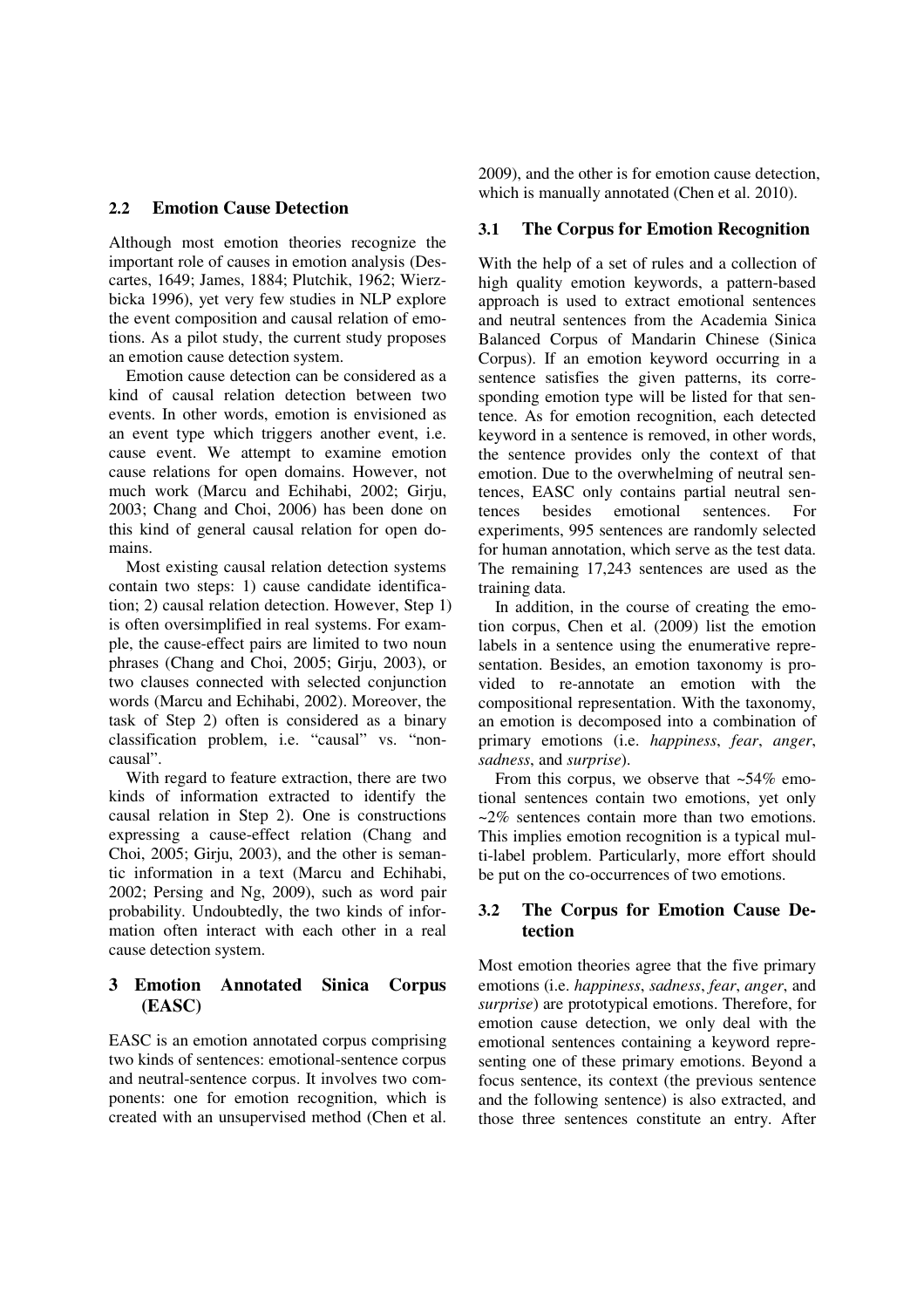filtering non-emotional and ambiguous sentences, 5,629 entries remain in the emotion cause corpus.

Each emotion keyword is annotated with its corresponding causes if existing. An emotion keyword can sometimes be associated with more than one cause, in such a case, both causes are marked. Moreover, the cause type is also identified, which is either a nominal event or a verbal event (a verb or a nominalization).

From the corpus, we notice that 72% of the extracted entries express emotions, and 80% of the emotional entries have a cause, which means that causal event is a strong indicator for emotion recognition.

Furthermore, since the actual cause can sometimes be so complicated that it involves several events, we investigate the span of a cause text as follows. For each emotion keyword, an entry is segmented into clauses with some punctuations, and thus an entry becomes a list of cause candidates. In terms of the cause distribution, we find  $~10\%$  causes occurring between 'left 2' and 'right 1'. Therefore, our cause search is limited to the list of cause candidates which contains five text units, i.e.  $\leq$  left\_2, left\_1, left\_0, right\_0, right\_1>. If the clause where emotion keyword locates is assumed as a focus clause, 'left 2' and 'left\_1' are the two previous clauses, and 'right\_1' is the following one. 'left  $0'$  and 'right  $0'$  are the partial texts of the focus clause, which locate in the left side of and the right side of the emotion keyword, respectively. Finally, we find that  $\sim$ 14% causes occur cross clauses.

### **4 Emotion Processing with multi-label models**

### **4.1 Multi-label Classification for Emotion recognition**

Based on our corpus, two critical issues for emotion recognition need to be dealt with: emotion interaction and emotion co-occurrences. Cooccurrence of multiple emotions in a sentence makes emotion recognition a multi-label problem. Furthermore, the interaction among different emotions in a sentence requires a multi-label model to have a dependent view. In this paper, we explore two simple multi-label models for emotion recognition.

*The Binary-based (BB) model*: decompose the task into multiple independent binary classifiers (i.e., "1" for the presence of one emotion; "0" for the absence of one emotion), where each emotion is allocated a classifier. For each test instance, all labels (emotions) from the classifiers compose a vector.

*The label powset (LP) model*: treat each possible combination of labels appearing in the training data as a unique label, and convert multi-label classification to single-label classification.

Both the BB model and the LP model need a multi-class classifier. For our experiment, we choose a Max Entropy package, Mallet<sup>1</sup>. In this paper, we use only words in the focus sentence as features.

#### **4.2 Emotion Recognition Experiments**

To demonstrate the impact of our context-based emotion corpus to emotion recognition, we compare EASC data to Ren's Blog Emotion Corpus (RBEC). RBEC is a human-annotated emotion corpus for both explicit emotions and implicit emotions. It adopts the compositional representation with eight emotion dimensions (*anger*, *anxiety*, *expect*, *hate*, *joy*, *love*, *sorrow*, and *surprise*). For each dimension, a numerical value ranging in  $\{0.0, 0.1, 0.2... 1.0\}$  indicates the intensity of the emotion in question. There are totally 35,096 sentences in RBEC. To fairly compare with the EASC data, we convert a numerical value to a binary value. An emotion exists in a sentence only when its corresponding intensity value is greater than 0.

For RBEC data, we use 80% of the corpus as the training data, 10% as the development data, and 10% as the test data. For EASC, apart from the test data, we divide its training data into two sets: 90% for our training data, and 10% for our development data. For evaluation of a multi-label task, three measures are used: accuracy (extract match ratio), Micro F1, and Macro F1. Accuracy is the extract match ratio of the whole assignments in data, and Micro F1 and Macro F1 are the aver-

-

<sup>1</sup> http://mallet.cs.umass.edu/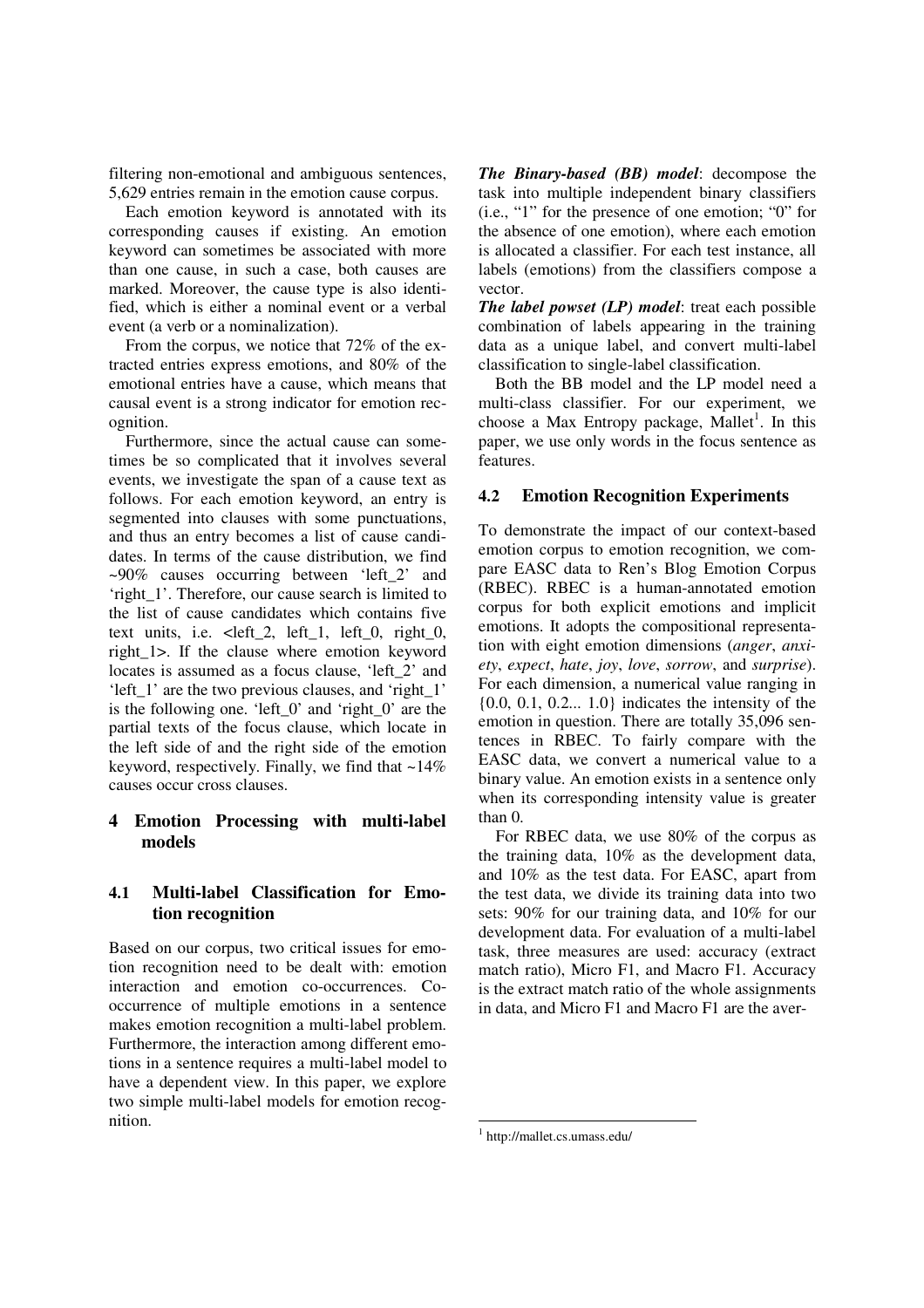|          | EASC  |       | <b>RBEC</b> |       |
|----------|-------|-------|-------------|-------|
|          | BB    | ГD    | ΒB          | IР    |
| Accuracy | 21.30 | 28.07 | 22.99       | 28.33 |
| Micro F1 | 41.96 | 46.25 | 44.77       | 44.74 |
| Macro F1 | 34.78 | 35.52 | 36.48       | 38.88 |

Table 1: The overall performances for the multi-label models

age scores of F scores of all possible values for all variables. Micro F1 takes the emotion distribution into account, while Macro F1 is just the average of all F scores. Note that due to the overwhelming percentage of value 0 in the multi-label task, during the calculating of Micro F1 and Macro F1, most previous multi-label systems take only value 1 (indicating the existence of the emotion) into account.

In Table 1, we notice that the emotion recognition system on our context-based corpus achieves similar performance as the one on humanannotated corpus. This implies that there is rich contextual information with respect to emotion identification.

#### **5 Emotion Cause Detection**

Most emotion theories agree that there is a strong relationship between emotions and events (Descartes 1649, James 1884, Plutchik 1980, Wierzbicka 1999). Among the rich information in the context of an emotion, cause event is the most crucial component of emotion. We therefore attempt to explore emotion causes, and extract causes for emotion automatically.

## **5.1 Emotion Cause Detection**

Based on the cause distribution analysis in Section 3.2, in contrast to binary classification used in previous work, we formalize emotion cause detection as a multi-label problem as follows.

Given an emotion keyword and its context, its label is the locations of its causes, such as "left 1. left\_0". Then, we use the LP model to identify the cause for each sentence as well as an emotion keyword. With regard to emotion cause detection, the LP model is more suitable than the BB model because the LP model can easily capture the possible label combinations.

 In terms of feature extraction, unlike emotion recognition, emotion cause detection relies more on linguistic constructions, such as "*The BP oil spill makes the country angry*", "*I am sad because of the oil spill problem*" and so on.

According to our linguistic analysis, we create 14 patterns to extraction some common emotion cause expressions. Some patterns are designed for general cause detection using linguistic cues such as conjunctions and prepositions. Others are designed for some specific emotion cause expressions, such as epistemic markers and reported verbs. Furthermore, to avoid the low coverage problem of the rule-based patterns, we create another set of features, which is a group of generalized patterns. For details, please refer to Chen et al. (2010).

## **5.2 Experiments**

For EASC, we reserve 80% as the training data, 10% as the development data, and 10% as the test data. For evaluation, we first convert a multi-label tag outputted from our system into a binary tag ('Y' means the presence of a causal relation; 'N' means the absence of a causal relation) between the emotion keyword and each candidate in its corresponding cause candidates. We then adopt three common measures, i.e. precision, recall and F-score, to evaluate the result.

A naive baseline is designed as follows: The baseline searches for the cause candidates in the order of  $\leq$  left 1, right 0, left 2, left 0, right 1>. If the candidate contains a noun or a verb, this clause is considered as a cause and the search stops.

Table 2 shows the overall performances of our emotion cause detection system. First, our system based on a multi-label approach as well as powerful linguistic features significantly outperforms the naïve baseline. Moreover, the greatest improvement is attributed to the 14 linguistic patterns (LP). This implies the importance of linguistic cues for cause detection. Moreover, the general patterns (GP) achieve much better per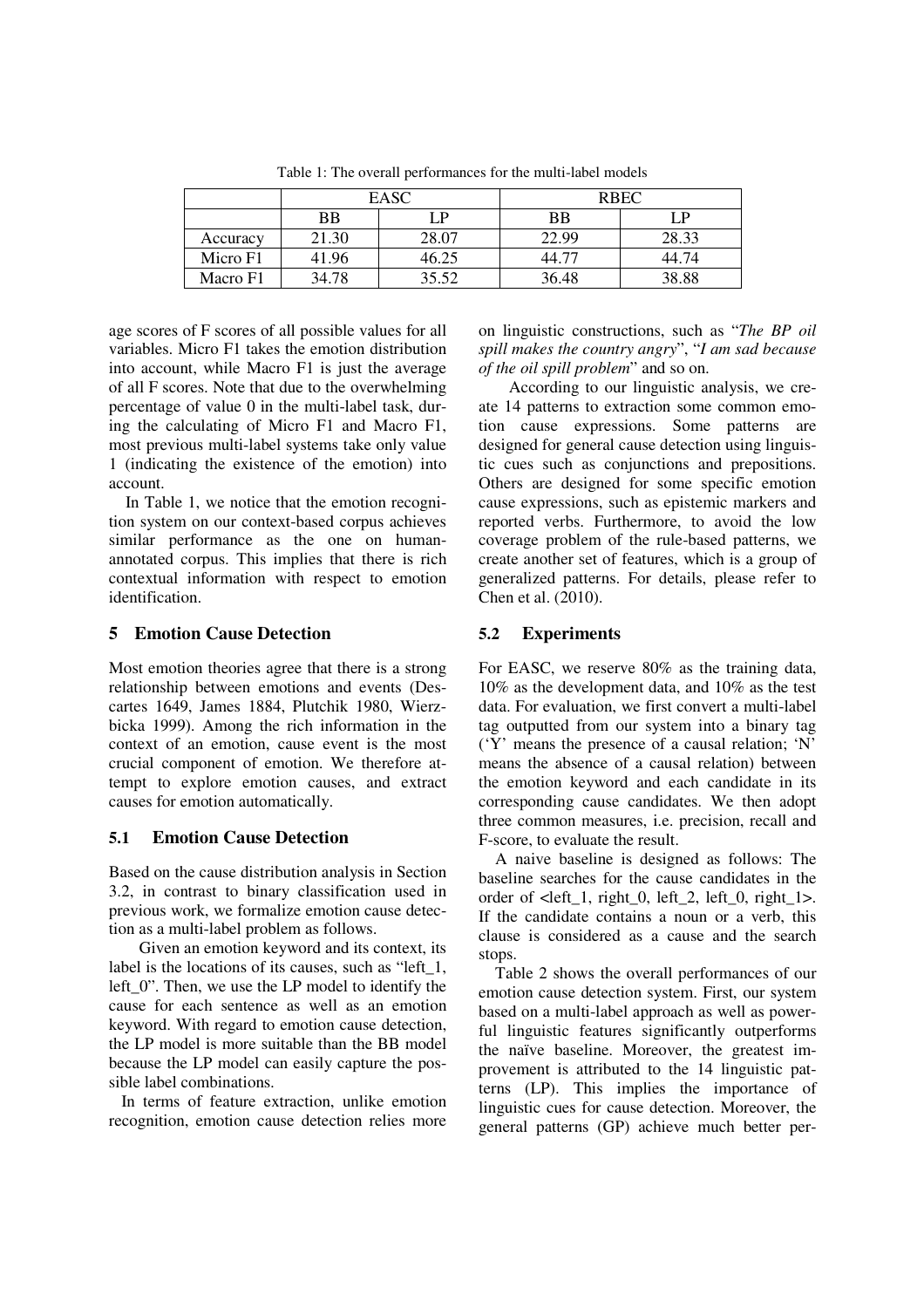formance on the recall and yet slightly hurt on the precision.

The performances (F-scores) for 'Y' and 'N' tags separately are shown in Table 3. First, we notice that the performances of the 'N' tag are much better than the ones of 'Y' tag. Second, it is surprising that incorporating the linguistic features significantly improves the 'Y' tag only (from 33% to 56%), but does not affect 'N' tag. This suggests that our linguistic features are effective to detect the presence of causal relation, and yet do not hurt the detections of 'non\_causal' relation. Furthermore, the general feature achieves ~8% improvements for the 'Y' tag.

Table 2: The overall performance with different feature sets of the multi-label system

|                 | Precision | Recall | F-score |
|-----------------|-----------|--------|---------|
| <b>Baseline</b> | 56.64     | 57.70  | 56.96   |
| LP              | 74.92     | 66.70  | 69.21   |
| + GP            | 73.90     | 72.70  | 73.26   |

Table 3: The separate performances for 'Y' and 'N' tags of the multi-label system

|                 | `Y`   | $\mathbf{N}$ |
|-----------------|-------|--------------|
| <b>Baseline</b> | 33.06 | 80.85        |
| I P             | 48.32 | 90.11        |
| $+GP$           | 56.84 | 89.68        |

#### **6 Discussions**

Many previous works on emotion recognition concentrated on emotion keyword detection. However, Ortony et al. (1987) pointed out the difficulty of emotion keyword annotation, be it manual or automatic annotation. Emotion keywords are rather ambiguous, and also contain other information besides affective information, such as behavior and cognition. Therefore, contextual information provides important cues for emotion recognition. Furthermore, we propose an alternative way to explore emotion recognition, which is based on emotion cause. Through two pilot experiments, we justify the importance of emotion contextual information for emotion recognition, particularly emotion cause.

We first examine emotion processing in terms of events. Context information is found to be very important for emotion recognition. Furthermore, most emotions are expressed with the presence of causes in context, which implies that emotion cause is the crucial information for emotion recognition. In addition, emotion cause detection also explores deep understanding of an emotion. Compared to emotion recognition, emotion cause detection requires more semantic and pragmatic information. In this paper, based on the in-depth linguistic analysis, we extract different kinds of constructs to identify cause events for an emotion.

To conclude, emotion processing is a complicated problem. In terms of emotion keywords, how to understand appropriately to enhance emotion recognition needs more exploration. With respect to emotion causes, first, event processing itself is a challenging topic, such as event extraction and co-reference. Second, how to combine event and emotion in NLP is still unclear, but it is a direction for further emotion studies.

#### **References**

- Abbasi, A., H. Chen, S. Thoms, and T. Fu. 2008. Affect Analysis of Web Forums and Blogs using Correlation Ensembles". In *IEEE Tran. Knowledge and Data Engineering*, vol. 20(9), pp. 1168-1180.
- Aman, S. and S. Szpakowicz. 2007. Identifying Expressions of Emotion in Text. In *Proceedings of 10th International Conference on Text, Speech and Dialogue*, Lecture Notes in Computer Science 4629, 196--205.
- Chang, D.-S. and K.-S. Choi. 2006. Incremental cue phrase learning and bootstrapping method for causality extraction using cue phrase and word pair probabilities. *Information Processing and Management*. 42(3): 662-678.
- Chen, Y., S. Y. M. Lee and C.-R. Huang. 2009. Are Emotions Enumerable or Decomposable? And Its Implications for Emotion Processing. In *Proceedings of the 23rd Pacific Asia Conference on Language, Information and Computation*.
- Chen, Y., Y. M. Lee, S. Li and C.-R. Huang. 2010. Emotion Cause Detection with Linguistic Constructions. In *Proceedings of the 23rd International Conference on Computational Linguistics*.
- Descartes, R. 1649. *The Passions of the Soul*. USA: Hackett Publishing Company.
- Ghazi, D., D. Inkpen and S. Szpakowicz. 2010. Hierarchical versus Flat Classification of Emotions in Text. In Proceedings of *NAACL-HLT 2010 Workshop on*